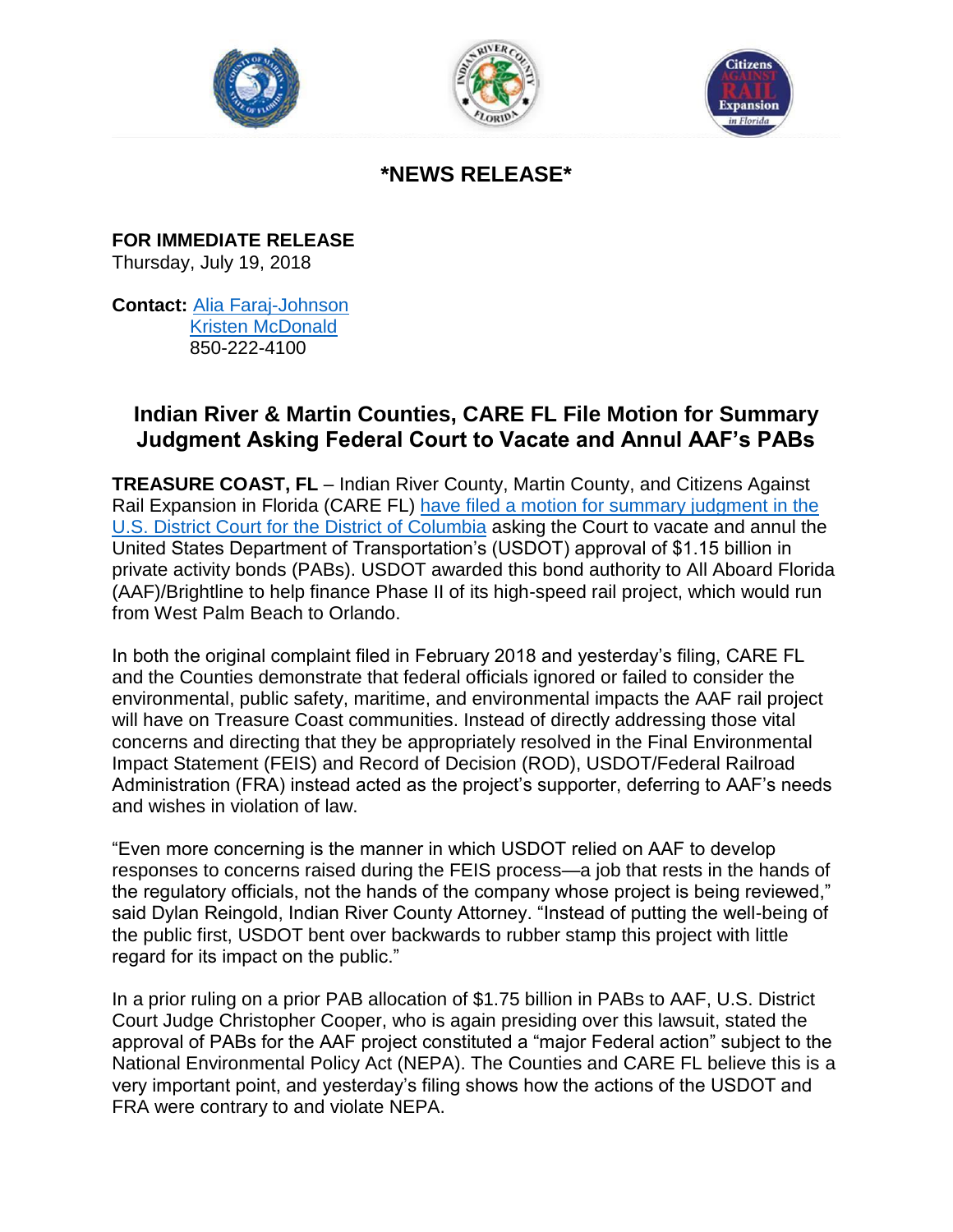The filing highlights how the USDOT and FRA omitted from the FEIS even the most basic information on critical rail safety issues, including tables purporting to show that accidents occurring along the north-south FECR corridor have been "minimal." In reality, the data shows that slower moving trains on the slower FECR tracks killed nearly 200 people in the ten years prior to issuance of the FEIS.

The filing also includes a [declaration by Martin County Fire Rescue Department Division](http://saveourfl.com/images/uploads/pages/20180718---sj-chief-wouters-decl---29-11.pdf)  [Chief Dan Wouters.](http://saveourfl.com/images/uploads/pages/20180718---sj-chief-wouters-decl---29-11.pdf) Chief Wouters, who recently testified before a congressional subcommittee that was examining the award of PABs to AAF, highlights the public safety concerns and multiple adverse effects the Project will have on first responders. He states that the "potential for injuries and fatalities is real, not hypothetical."

The filing further underscores how the AAF rail project will significantly increase the number and speed of trains travelling non-stop through nearly 350 at-grade road crossings along the Florida East Coast Rail corridor, 27 of which are located in [Martin](https://www.martin.fl.us/)  [County](https://www.martin.fl.us/) and 32 of which are located in [Indian River County.](http://www.ircgov.com/) Those at-grade road crossings create what the FRA has euphemistically called in the FEIS, "opportunities for conflict between trains and vehicles or people." Collisions and death are the result.

"Since the February 2018 court filing, we have seen an additional five deaths and multiple injuries involving Brightline trains. This is merely the tip of the iceberg. These statistics cannot be ignored," said Brent Hanlon, Chair of CARE FL.

In his declaration, Chief Wouters also expresses concerns about the negative impact increased rail traffic will have on first responder response times, hindering their ability to respond to emergencies in a timely manner. He states, "Martin County Fire Rescue will be delayed in some instances in responding to these accidents because of the delays occurring when emergency vehicles cannot cross railroad tracks due to parked or idling trains, further increasing the likelihood that those with severe injuries or illness cannot receive timely treatment."

Also described in the filing are the multiple, significant environmental impacts the AAF project would have on the Treasure Coast region, including:

- Negative impacts on the St. Lucie Estuary and Indian River Lagoon, which are among the most threatened estuaries in the nation;
- Negative impacts on antiquated rail bridges and aging structures;
- Multiple adverse impacts on the waterways, ecosystem and maritime commerce as a result of increased rail bridge closures; and
- Harm to protected wildlife species and their habitats as a result of construction noise and vibration.

In addition, the filing addresses the issue at the heart of the PAB subsidy to AAF whether AAF was ever eligible to receive approval from USDOT—since the Brightline